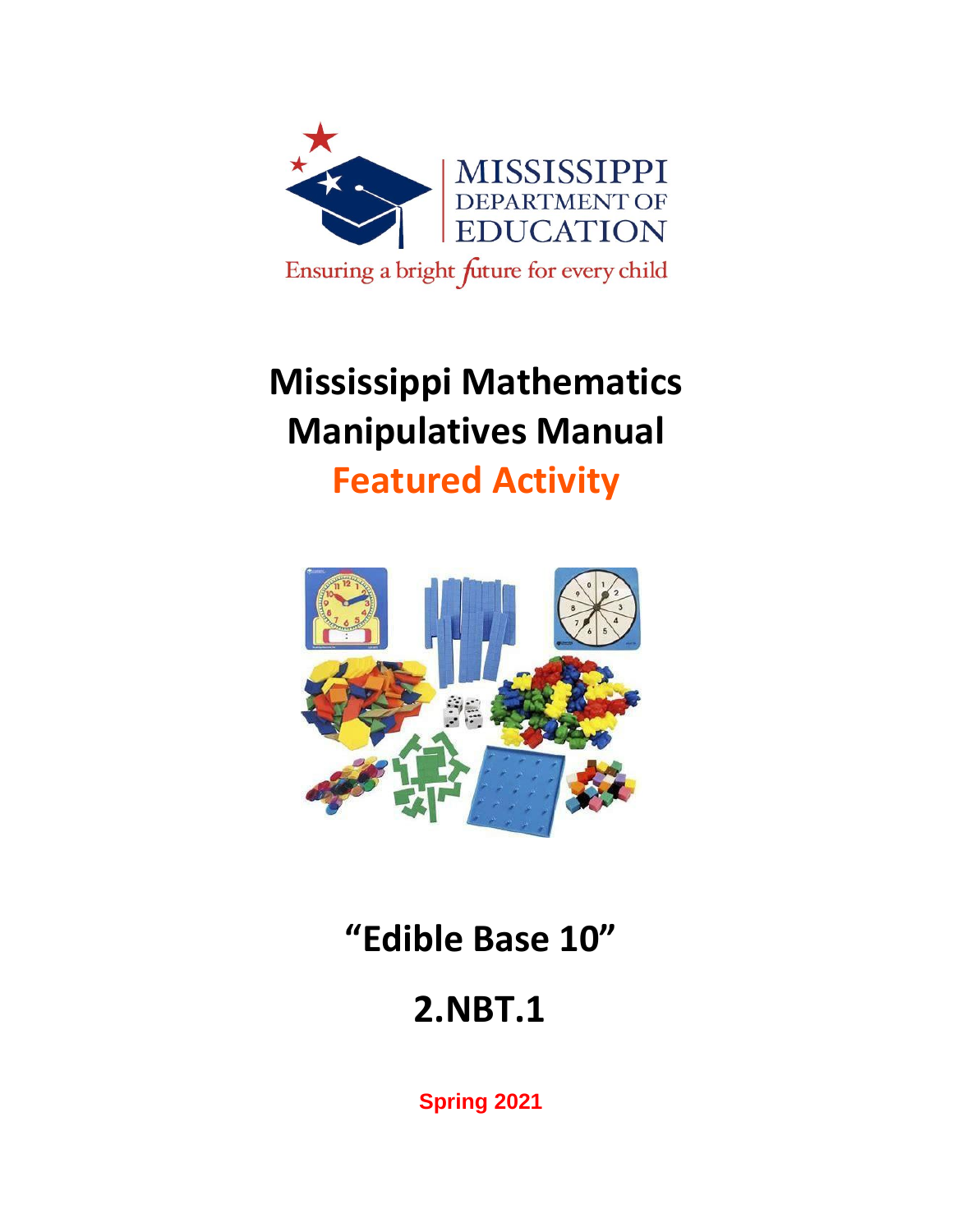

**Carey M. Wright, Ed.D.** STATE SUPERINTENDENT OF EDUCATION

> **Nathan Oakley, Ph.D.** CHIEF ACADEMIC OFFICER

> > **Wendy Clemons**

EXECUTIVE DIRECTOR

Office of Secondary Education, Dropout Prevention, & Professional Development

### **Marla Davis, Ph.D.**

Academic Liaison Office of Academic Education

### **Tommisha Johnson, Ed.S.**

K-12 MATHEMATICS CONTENT DIRECTOR Office of Secondary Education

As we continue our efforts to develop high-quality instructional materials (HQIM) and resources, the Mississippi Department of Education (MDE), through the Academic Education Office, would like to showcase instructional practices and activities that foster conceptual understanding through the use of manipulatives in the mathematics classroom.

The **Mississippi Mathematics Manipulatives Manual** features activities meant to serve as short, hands-on procedures that may be implemented before, during, or after a lesson to support the teaching and learning process of the Mississippi College- and Career-Readiness Standards (MCCRS) for Mathematics. Alignment with the MCCRS Scaffolding Document has been included for additional support. Teachers may contact staff at the MDE if they would like to borrow manipulatives for classroom use.

Teachers may modify these activities to meet the needs of the students they serve and their instructional delivery model (virtual, in-person, or hybrid).

> Special Thanks: Lori Hamill Pontotoc City School District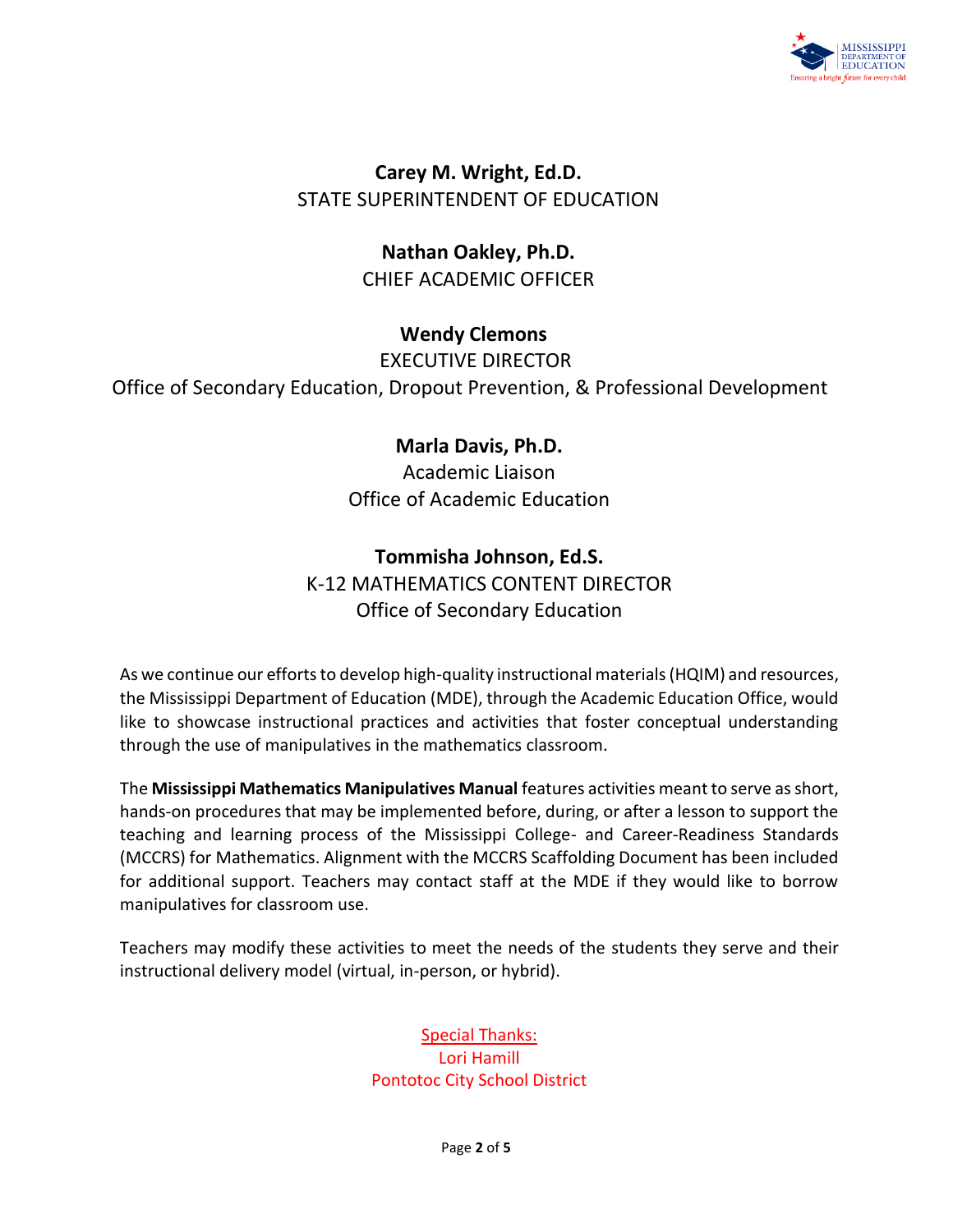

## **Edible Base 10**

**MANIPULATIVE(S):**

- Glue
- Graham Crackers
- Miniature Marshmallows (any color)
- Pretzel Sticks
	- o *Note: Teachers must follow all district /school guidelines & protocols as it relates to providing food to students. This includes, but is not limited to, advanced written parental and administrative approval, and confirmation of any food allergies for all students if they decide to provide UNTOUCHED food items for snacking at the concusion of the Activity.*

#### **GRADE LEVEL OR COURSE**

| TITLE:                         | <b>DOMAIN AND CLUSTER HEADING:</b>       |
|--------------------------------|------------------------------------------|
| <b>CCR Mathematics Grade 2</b> | Number and Operations in Base Ten (NBT): |
|                                | Understand place value                   |

#### **STANDARD(S):**

**2.NBT.1**: Understand that the three digits of a three-digit number represent amounts of hundreds, tens, and ones, e.g., 706 equals 7 hundreds, 0 tens, and 6 ones. Understand the following as special cases:

- a. 100 can be thought of as a bundle of ten tens called a "hundred."
- b. The numbers 100, 200, 300, 400, 500, 600, 700, 800, 900 refer to one, two, three, four, five, six, seven, eight, or nine hundred (and 0 tens and 0 ones).

#### **PREREQUISITE SKILLS:**

- 1. Be able to model place value of ones, tens, and hundreds.
- 2. Recognize the value of a digit.
- 3. Use two-digit numbers to represent tens and ones.
- 4. Make a bundle of 10 ones.
- 5. Know the numbers 10, 20, 30, 40, 50, 60, 70, 80, and 90 refer to one, two, three, four, five, six, seven, eight, and nine tens and 0 ones.

#### **ACTIVITY:** Note: Activity Sheets Attached

- 1. Write a number on the board. (Consider starting with a two-digit number). Then have students model it where each pretzel stick represents a ten, and each marshmallow represents a one. (*For example: 36 = 3 pretzel sticks and 6 marshmallows.*
- 2. Once students are comfortable modeling two-digit numbers, write a three-digit number on the board. Ask students to say the number. Then ask them would they represent 100 using their food materials? Look for students to answer "10 tens or 10 pretzel sticks." *Try another example, like the number 213. Which would be represented by 21 pretzel sticks, and 3 marshmallows.*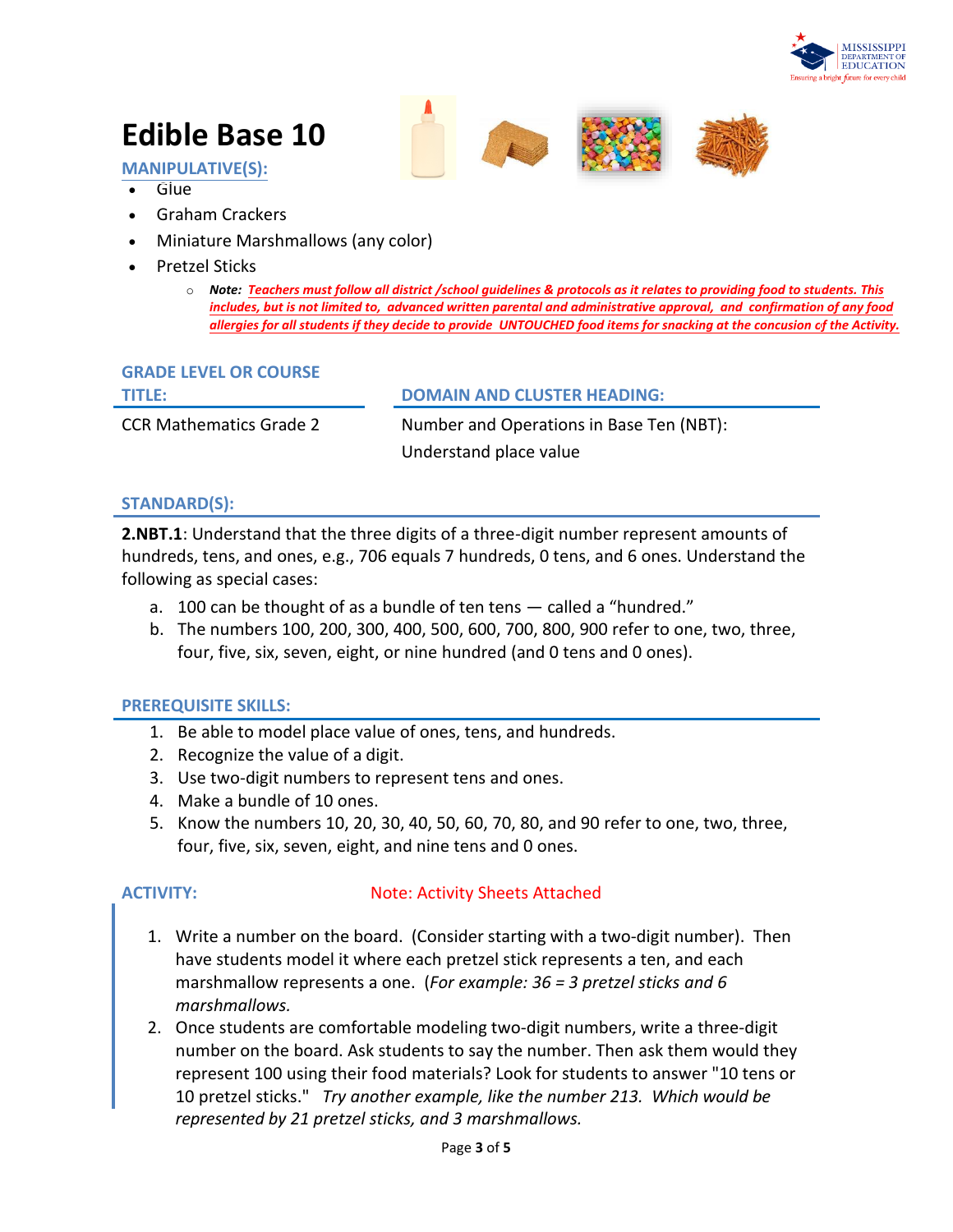

- 3. Next, have students line up two sets of 10 pretzels, then lay out 1 ten/pretzel stick, and 3 marshmallows. Model that each group of ten pretzels can be traded for a graham cracker (hundred). *For* e*xample: 213 is 2 graham crackers, 1 pretzel stick, and 3 marshmallows.*
- 4. Have students to continue practicing other 3-digit numbers. Remind students to always trade 10 marshmallows for a pretzel stick, and if they get 10 pretzels, they can trade those for a graham cracker.
- 5. Once students have mastered the concept, they may use their Activity Sheet to model their own 3-digit numbers, and to glue the food items down to represent hundreds, tens, and ones.

#### **QUESTIONS TO CONSIDER:**

- How many units or ones (miniature marshmallows) does it take to make a "rod" or a 10 (one pretzel stick)?
- How many "rods" or tens (pretzel sticks) does it take to make a flat or a hundred (graham cracker)?

#### **RESOURCES:**

- [Mississippi Mathematics Scaffolding Document](https://www.mdek12.org/sites/default/files/Offices/Secondary%20Ed/ELA/ccr/Math/02.Grade-2-Math-Scaffolding-Doc.pdf) (Grade 2, Page 5)
- [2016 MCCRS for Mathematics](https://districtaccess.mde.k12.ms.us/curriculumandInstruction/Mathematics%20Resources/MS%20CCSSM%20Framework%20Documents/2016-MS-CCRS-Math.pdf)

**Optional:** The University of Mississippi's Center for Mathematics and Science Education has an extensive inventory of math (and science and technology) tools and manipulatives that teachers may borrow for classroom use at no charge. Click the link below to access the inventory list and complete a check-out request.

**[CMSE Manipulatives](https://sites.google.com/go.olemiss.edu/cmseresources/home)** 

#### **BEYOND THE ACTIVITY:**

- **Assessment(s):** Prior to the start of class, create several number models using the food items listed in the Manipulatives section above and have students identify the number that is represented.
- **Extension(s):** Have students work together to identify how they would use their food items to represent a number above 999.